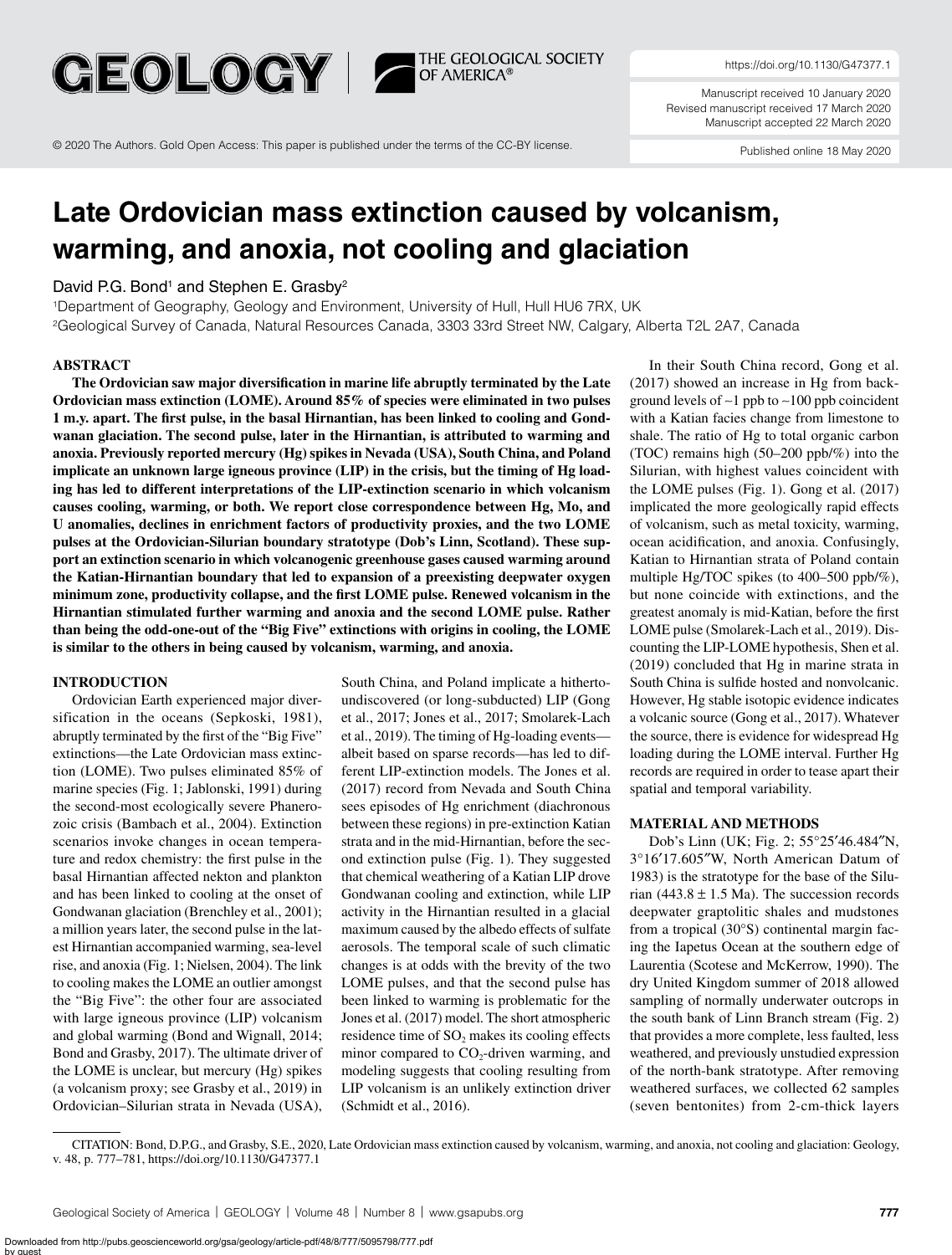

<span id="page-1-0"></span>**Figure 1. Global features of Late Ordovician mass extinction (LOME). (A) Faunal diversity (Brenchley et al., 2001) including pre-extinction biota (light gray), appearances post– LOME pulse 1 (white), and appearances post–LOME pulse 2 (dark gray). Width gives qualitative sense of within-group diversity changes. (B) δ18O curve (Finnegan et al., 2011). First LOME pulse occurs at end of phase of warming. (C) Carbonate δ13C (δ13Ccarb) records from Laurentia (Kump et al., 1999; LaPorte et al., 2009), which indicate disturbance in carbon cycle associated both LOME pulses. (D) Range of Hg anomalies >100 ppb from Nevada (USA) (N), South China (W—Wangjiawan; D—Dingjiapo), and Poland (P) (Gong et al.,** 

**2017; Jones et al., 2017; Smolarek-Lach et al., 2019). Ages (in Ma) from International Chronostratigraphic Chart version 2019/05 (ICC 2019).**  Rhuddan.—Rhuddanian. Zone refers to graptolite zones (genus abbreviations: T. = Tangyagraptus; D. = Dicellograptus; M. = Metabolograptus;

through 25.5 m of the Upper Hartfell Shale and the Birkhill Shale. We collected 10 further samples at the stratotype itself (55°25'46.799"N, 3°16′16.977″W) to fill a 2 m gap at the top of the Upper Hartfell Shale (poorly exposed in our main section).

In the laboratory, fresh samples were powdered by agate mortar and pestle. We generated an organic  $\delta^{13}C(\delta^{13}C_{\text{ore}})$  curve to facilitate global correlation. Samples were washed with HCl and decarbonated with hot distilled water.  $\delta^{13}$ C was measured using continuous flow–elemental analysis–isotope ratio mass spectrometry with a Finnigan Mat DeltaplusXL mass spectrometer interfaced with a Costech 4010 elemental analyzer with combined analytical and sampling error of ±0.2‰. Samples were subjected to trace metal assays at the Geological Survey of Canada (Calgary, Alberta), where powdered material digested in a 2:2:1:1 acid solution of  $H_2O$ -HF-HClO<sub>4</sub>-HNO<sub>3</sub> was analyzed using a PerkinElmer mass spectrometer with ±2% analytical error, and we use redox-sensitive trace metals Mo and U (normalized to Al) and Mn as proxies for oxygenation. Trace metals that act as micronutrients can be used as proxies for paleoproductivity (Tribovillard et al., 2006), but because no single element is reliable, we use concentrations of Ba, Ni, P, and Zn, calculating element enrichment factors (EFs) for these as deviations of Al-normalized samples (to account for terrestrial input) from post-Archean average ahale values (PAAS; Wedepohl, 1995). Enrichment factors >1, calculated as  $EF = (X_{\text{sample}}/A1_{\text{sample}})/(X_{\text{PAAS}}/A1_{\text{PAAS}})$ , indicate high primary productivity (Tribovillard et al., 2006). We measured Hg concentrations using a LECO AMA254 mercury analyzer. We normalized Hg to total Al (from mass spectrometry) and TOC measured using HAWK pyrolysis, with ±5% analytical error of reported value, based on repeats and reproducibility of standards run after every fifth sample (Lafargue et al., 1998). Hg was normalized to TOC only where the latter

concentrations are >0.2% because normalizing to smaller values magnifies errors unacceptably (e.g., Grasby et al., 2016).

## **RESULTS**

Our  $\delta^{13}C_{org}$  curve accords with published records and shows a positive trend from −33‰ to −27‰ in the Katian prior to a minor negative shift to ∼−30‰ [\(Fig. 3](#page-2-0)). Values stabilize between



<span id="page-1-1"></span>**Figure 2. Maps (A—Great Britain; B—section location) and photograph (C) of Dob's Linn (Scotland, UK; 55°25′46.484″N, 3°16′17.605″W, North American Datum of 1983). View is to the southeast. Sample bags in C are 20 cm long.**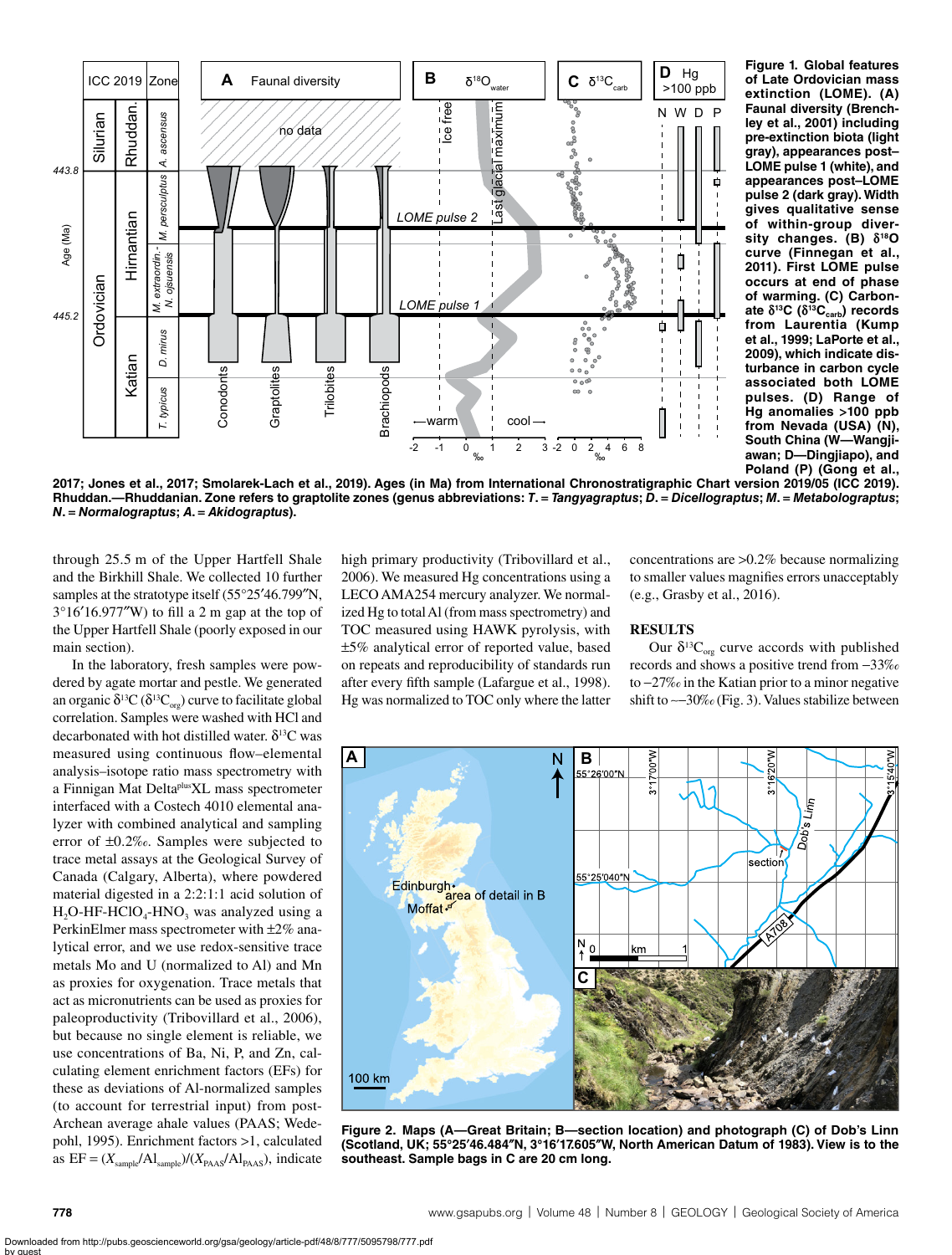

<span id="page-2-0"></span>**Figure 3. Geochemical data from Dob's Linn (Scotland, UK). (A) Organic δ13C (δ13Corg). (B) Mo and Mo/Al. (C) U and U/Al. (D) Mn. (E) Hg. (F) Hg normalized to total organic carbon (TOC) and total Al. (G) Enrichment factors (EFs) of Zn, Ba, Ni, and P. "ashes" marks level at which numerous thin ash beds appear. Graptolite zonation based on Williams (1988), Rong et al. (2008), and Zhou et al. (2015):** *D. comp.***—***Dicellograptus com*plexus; T. typicus—Tangyagraptus typicus; D. mirus—Dicellograptus mirus; M. e.—Metabolograptus extraordinarius–Normalograptus ojsuensis; *M. p.***—***Metabolograptus persculptus***;** *A. a***.—***Akidograptus ascensus***;** *P. ac.***—***Parakidograptus acuminatus***. Graptolite bands: Anc. E—Anceps Band E; Extraor.—Extraordinarius Band.**

∼−31‰ and −28‰ to the top of the Upper Hartfell Shale in the Hirnantian. The base of the Birkhill Shale sees a negative  $\delta^{13}C_{\text{org}}$  excursion from −29.4‰ to −33.6‰, above which values recover to ∼−31‰ at the section top.

Concentrations of Mo and U and their Alnormalized values are low (generally <1 ppm and <2 ppm respectively) through the Upper Hartfell Shale to 15 m. Mn concentrations are generally between 500 ppm and 2000 ppm in this interval. Mo and U concentrations rise and Mn concentrations fall—modestly at first, and then by an order of magnitude—between *Anceps* (graptolite) Band E at 14.7 m and the *Extraordinarius* Band at 15.6 m (first LOME pulse). Intriguingly, numerous centimeter-thick ash beds appear at this level. Concentrations of Mo and U rise dramatically at the base of the Birkhill Shale at 16.9 m (second LOME pulse) to ∼20 ppm and 10 ppm respectively, and when normalized to Al, these elements remain enriched into the Rhuddanian. Mn concentrations covary inversely with Mo and U, falling away to values in the low hundreds of parts per million in the Birkhill Shale [\(Fig. 3](#page-2-0)).

Three of our paleoproductivity proxies (Ba, P, and Zn) have EFs of ∼1 in much of the Upper Hartfell Shale, while Ni is highly enriched with EFs of 2–3.5. The EFs of all four drop between *Anceps* Band E and the *Extraordinarius* Band (first LOME pulse) to ∼0.5 (Ni falls from its highest EF value of 3.5). The EFs of Ba, Ni, and Zn fall close to 0 at the base of the Birkhill Shale (second LOME pulse). The EFs of all four elements are consistently lower in the Birkhill Shale than in pre-extinction strata of the Upper Hartfell Shale [\(Fig. 3](#page-2-0)).

Mercury concentrations are at or below the limit of detection (10 ppb) through most of the Upper Hartfell Shale, exceeding this value in its upper meter, within the *Extraordinarius* Band where Hg reaches 60 ppb and in the overlying 60 cm of mudstone with thin ash beds (Hg up to 130 ppb). Hg concentrations increase dramatically at the base of the Birkhill Shale (second LOME pulse) to ∼200–300 ppb and peak at 550 ppb in the early Rhuddanian [\(Fig. 3](#page-2-0)). These spikes withstand normalization to TOC and total Al, suggesting that they reflect increased Hg flux to the system rather than enhanced sequestration under anoxic conditions. Geochemical data are avail-able in Table S[1](#page-2-1) in the Supplemental Material<sup>1</sup>.

## **EXTINCTION SCENARIO**

Redox-sensitive trace metals suggest that both LOME pulses are associated with episodes of dysoxic or anoxic conditions (the second being more intense and persistent) separated by a period of reoxygenation. Anoxia is a potent killer that can account for extinctions in benthic groups and deeper-dwelling graptolites and conodonts. This is at odds with the long-standing view linking the first pulse to cooling and glaciation (Sheehan, 1973; Brenchley et al., 2001) at a time of sea-level fall because anoxia is a function of warming. We cannot fully resolve this dichotomy but note that numerous records (summarized by Haq and Schutter [2008]) imply sea-level fall at the Katian-Hirnantian boundary, coincident with the onset of the first LOME pulse, but that this pulse continued into the earliest Hirnantian by which time sea-level was already rising. Furthermore, the timing of the Gondwanan glaciation that purportedly drove sea-level fall is controversial: it probably commenced before the Hirnantian and continued into the Silurian (Díaz-Martínez and Grahn, 2007; Finnegan et al., 2011; Nardin et al., 2011). Such a long-lived phenomenon is inconsistent with the abruptness of both extinction pulses. Finnegan et al.'s (2011) oxygen isotope curve ([Fig. 1\)](#page-1-0) reveals that the first LOME pulse occurred at the end of a warming phase as  $\delta^{18}O$  shifted from +2‰ to ~+0.5‰. An anoxic water mass probably lurked close by during much of the pre-extinction interval at Dob's Linn, a not-uncommon phenomenon in early Paleozoic oceans where dissolved  $O<sub>2</sub>$ 

<span id="page-2-1"></span><sup>1</sup> Supplemental Material. Geochemical data from the Dob's Linn section (Scotland, UK). Please visit [https://doi.org/10.1130/GEOL.26213S.12221825 to](https://doi.org/10.1130/GEOL.26213S.12221825)  access the supplemental material, and contact editing@geosociety.org with any questions.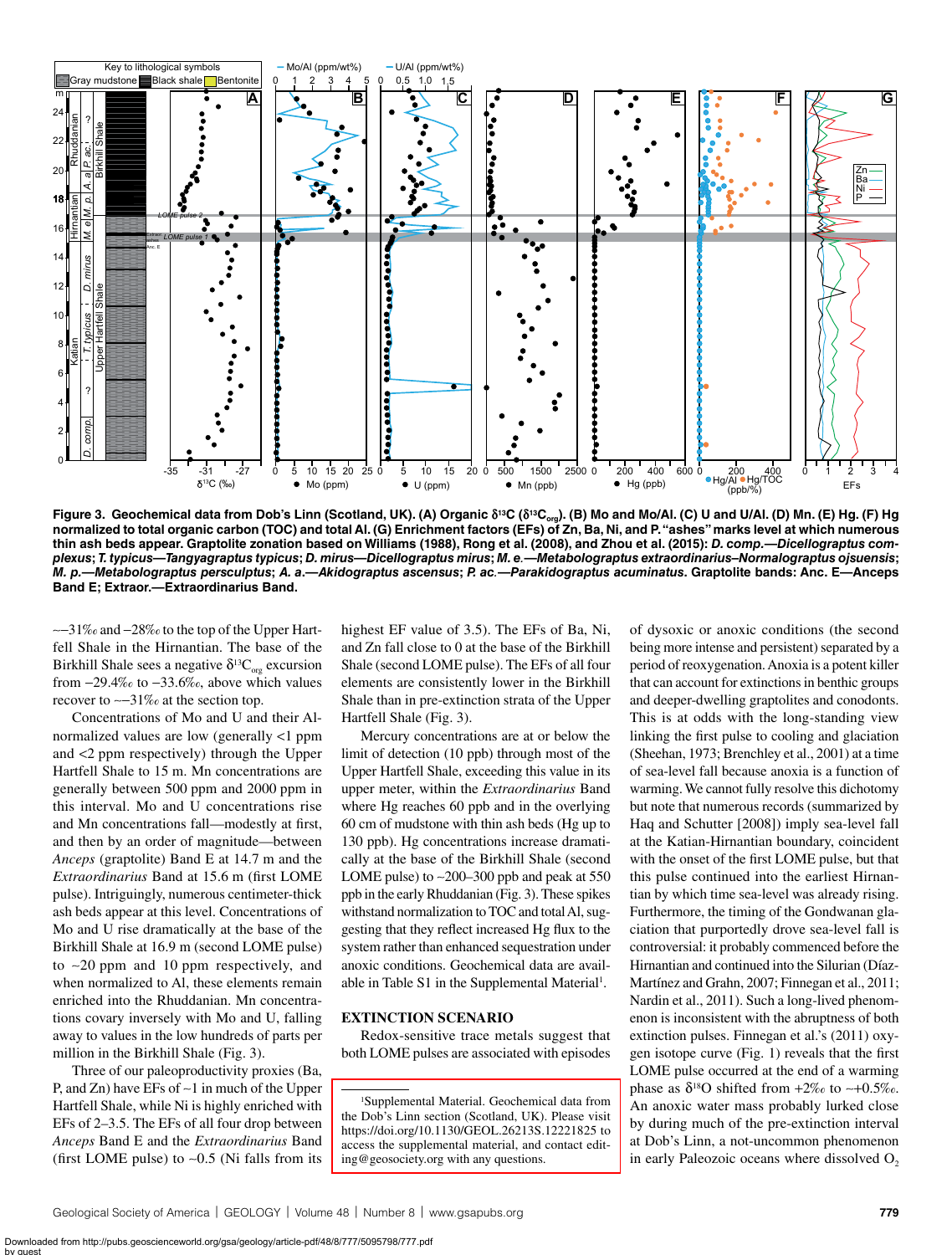

<span id="page-3-0"></span>**Figure 4. Late Hirnantian (444 Ma) paleogeography (GPlates PALEOMAP model; [https://www.](https://www.gplates.org/) [gplates.org/](https://www.gplates.org/)) with sites (stars) of known Hg anomalies (gray circles scaled to maximum Hg concentrations; whiskers scaled to maximum Hg to total organic carbon [TOC] ratio). We exclude value of 2964 ppb Hg in Nevada (USA) that Jones et al. (2017) term "upper**  *pacificus* **anomaly", and their Hg/TOC peak of 9540 ppb/% is function of normalizing to TOC of 0.04% (whisker has been shortened by factor of 20 relative to other sites; likewise Poland whisker has been halved in length). Maximum Hg concentrations in Poland (530 ppb) and at Dob's Linn (Scot-**

**land, UK; 550 ppb) are from Rhuddanian shales. Sites of volcanism (white squares): 1—Cape St. Mary's, Newfoundland, Canada; 2—Suordakh, Siberia, Russia; 3—Sierra del Tigre, Argentina.**

was less than half that of modern oceans (Bergman et al., 2004; Dahl et al., 2010). Thus, Katian strata are enriched in Mn, invoking the "bath tub ring" effect whereby Mn(II) is soluble in anoxic waters but precipitates where the redox boundary intercepts the seafloor (Frakes and Bolton, 1984). Our Mn record implies that anoxia developed in deeper parts of the basin during the Katian, and when this expanded upslope, it drove the first LOME pulse. This is supported by a widespread positive excursion in  $\delta^{34}S$  of pyrite sulfur in the earliest Hirnantian suggestive of the global expansion of euxinia (Hammarlund et al., 2012). The second LOME pulse is oft linked to anoxia due to the facies change at the base of the Birkhill Shale, and our redox proxies support this. Thus, as persistently oxygen-poor conditions established, Mn was no longer sequestered into sediment, leading to an inverse relationship between (1) Mn and (2) Mo and U. Our trace metal data suggest that these anoxic pulses were separated by a better-oxygenated interval, coinciding with cooling inferred from Finnegan et al.'s (2011) oxygen isotope data.

The decline in EFs in our productivity proxies suggest that the first and especially second LOME pulses were associated with a collapse in primary productivity. This is consistent with the nitrogen isotope record from Dob's Linn, where δ15N hovers at ∼0‰ through the Hirnantian, indicating persistent limitation of fixed nitrogen throughout the LOME interval (Koehler et al., 2019). The collapse in productivity during the first LOME pulse might have been global—the Nanbazi section in South China records a fall in biogenic Ba from ∼400 ppm to values close to 0 ppm across the Katian-Hirnantian boundary (Zhou et al., 2015).

Our Hg record suggests that the expansion of anoxia and productivity collapse coincided with the onset of volcanism. A negative shift in the δ7 Li record initiates 3 m below the Ordovician-Silurian boundary at Dob's Linn—precisely the level of the first LOME pulse (Pogge von Strandmann et al., 2017)—and may reflect enhanced continental weathering driven by volcanically induced environmental change. The appearance of numerous thin ash beds at the level of the first LOME pulse suggests that the site of volcanism might have been proximal. Hg spikes are now known from the LOME interval from opposite margins of Laurentia, Baltica, and South China [\(Fig. 4](#page-3-0)), but this study is the first to link Hg enrichments directly to both extinction pulses. The largest known Hg anomalies occur at Dob's Linn (550 ppb) and Poland (530 ppb; Smolarek-Lach et al., 2019; [Fig. 4\)](#page-3-0), perhaps suggesting that these were closest to the site of volcanism. The Cape St. Mary's sills of Newfoundland (Canada) and the Suordakh intraplate event in eastern Siberia (Russia) are candidate LIP remnants (Gong et al., 2017; Jones et al., 2017; [Fig. 4\)](#page-3-0), but further dating work is required to evaluate these.

### **CONCLUSIONS**

The correspondence between Hg, Mo, and U anomalies, declines in EFs of productivity proxies, and the two LOME pulses at Dob's Linn support a volcanically driven extinction scenario in which greenhouse gases from potentially LIP-scale eruptions caused global warming around the Katian-Hirnantian boundary. This led to the expansion of a preexisting deepwater oxygen minimum zone that may have resulted in productivity collapse and the first LOME pulse among benthic groups and deep-dwelling plankton and nekton. Survivors struggled through the Hirnantian as climate cooled and the anoxic water mass retreated to the deeper basin. This amelioration was temporary, and a million years later, renewed volcanism stimulated further warming, intensified anoxia, and the second LOME pulse. For many years, the LOME was considered unlike the other "Big Five" extinctions—being associated with cooling and with no obvious trigger—but it now appears that this, like every major Phanerozoic crisis, was caused by volcanism, warming, and anoxia. The removal of cooling from the list of Phanerozoic extinction drivers has relevance to the modern phase of global warming: rather than casting doubt on the warming-extinction nexus, the LOME now corroborates it. All major mass extinctions are associated with global warming.

#### **ACKNOWLEDGMENTS**

This study received funding from UK Natural Environment Research Council grant NE/J01799X/1 to Bond.

#### **REFERENCES CITED**

- Bambach, R.K., Knoll, A.H., and Wang, S.C., 2004, Origination, extinction, and mass depletions of marine diversity: Paleobiology, v. 30, p. 522–542, [https://doi.org/10.1666/0094-](https://doi.org/10.1666/0094-8373(2004)030<0522:OEAMDO>2.0.CO;2) 8373(2004)030<[0522:OEAMDO](https://doi.org/10.1666/0094-8373(2004)030<0522:OEAMDO>2.0.CO;2)>2.0.CO;2.
- Bergman, N.M., Lenton, T.M., and Watson, A.J., 2004, COPSE: A new model of biogeochemical cycling over Phanerozoic time: American Journal of Science, v. 304, p. 397–437, [https://doi.org/10.2475/](https://doi.org/10.2475/ajs.304.5.397) [ajs.304.5.397.](https://doi.org/10.2475/ajs.304.5.397)
- Bond, D.P.G., and Grasby, S.E., 2017, On the causes of mass extinctions: Palaeogeography, Palaeoclimatology, Palaeoecology, v. 478, p. 3–29, [https://](https://doi.org/10.1016/j.palaeo.2016.11.005) [doi.org/10.1016/j.palaeo.2016.11.005](https://doi.org/10.1016/j.palaeo.2016.11.005).
- Bond, D.P.G., and Wignall, P.B., 2014, Large igneous provinces and mass extinctions: An update, *in* Keller, G., and Kerr, A.C., eds.,